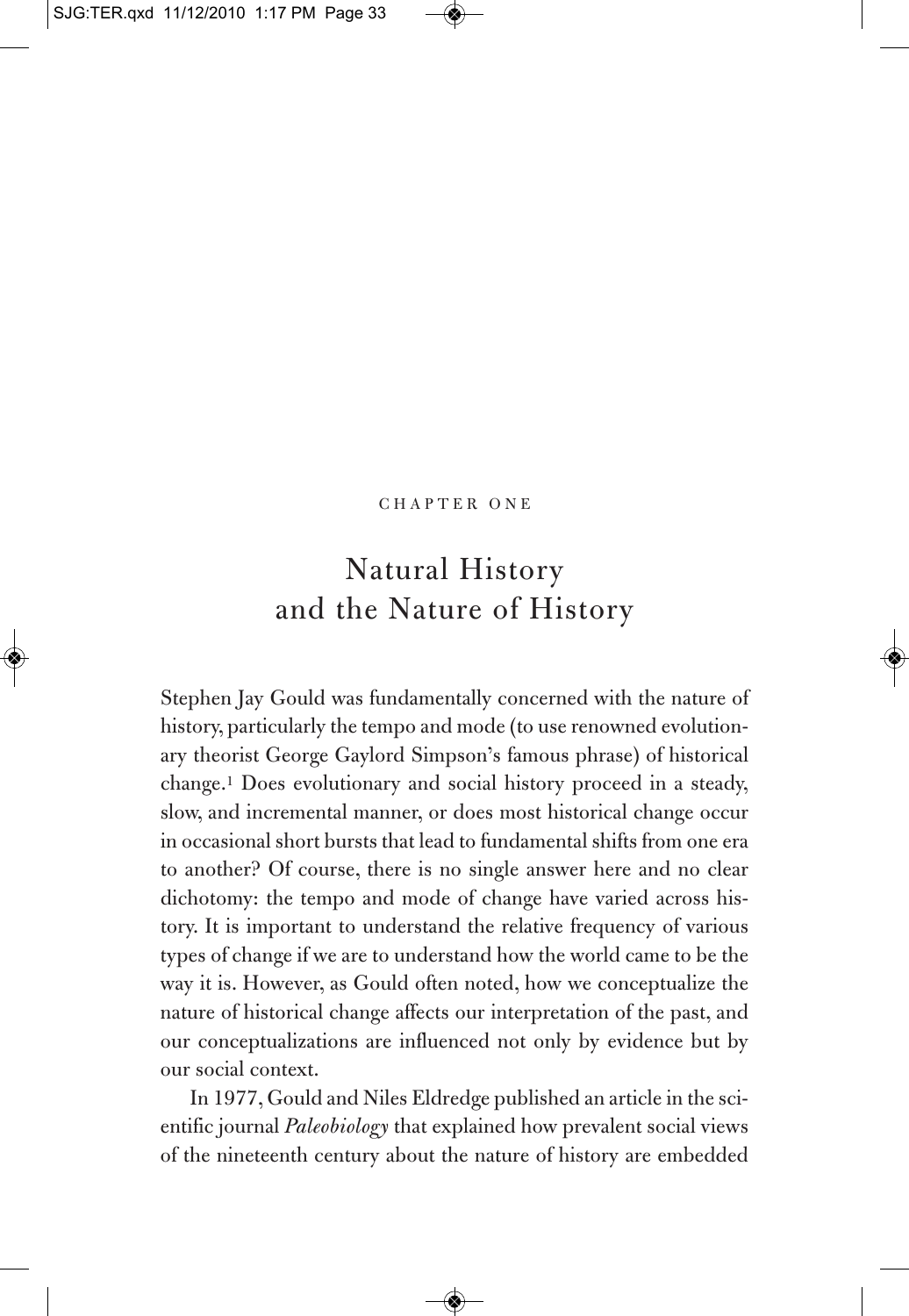in the natural sciences, with Darwinian gradualism in biology providing a prime example.2 In the midst of the Industrial Revolution, and the social upheavals that came in its wake, older notions of stasis, of an eternal order ordained by divine providence, had given way to conceptions of historical development, the view that history has a trajectory. However, the prevailing views generally favored slow incremental change, which did not threaten the status quo with the potential for revolution. Gould and Eldredge wrote that the preference for slow change in evolutionary theory represented in part "the translation into biology of the order, harmony and continuity that European rulers hoped to maintain in a society already assaulted by calls for fundamental social change." Charles Darwin reflected the zeitgeist in his strong preference for gradual change. In pointing to a social origin for Darwin's preference for gradualism, Gould and Eldredge clarify: "We mention this not to discredit Darwin in any way, but merely to point out that even the greatest scientific achievements are rooted in their cultural contexts—and to argue that gradualism was part of the cultural context, not of nature."

Gould and Eldredge presented an alternative view of historical change, one often associated with Karl Marx—a punctuational view that does not assume historical change occurs in a slow, smooth, and seamless manner. They argued that historical change occurred in many different ways, and there was no reason to assume that gradual change was more natural than rapid, even discontinuous change. They clearly noted that their theory of punctuated equilibrium,<sup>3</sup> which had already achieved widespread recognition and generated much controversy by the late 1970s, "is a model of discontinuous tempos of change at one biological level only: the process of speciation and the deployment of species in geological time." However, they also made clear their belief "that a general theory of punctuational change is broadly, though by no means exclusively, valid throughout biology." Gould and Eldredge were not arguing that gradualist or punctuationalist views are either "right" or "wrong" per se, but rather, different views may have various degrees of utility in helping us to understand the patterns of nature. Their case is that the Marxian tradition's con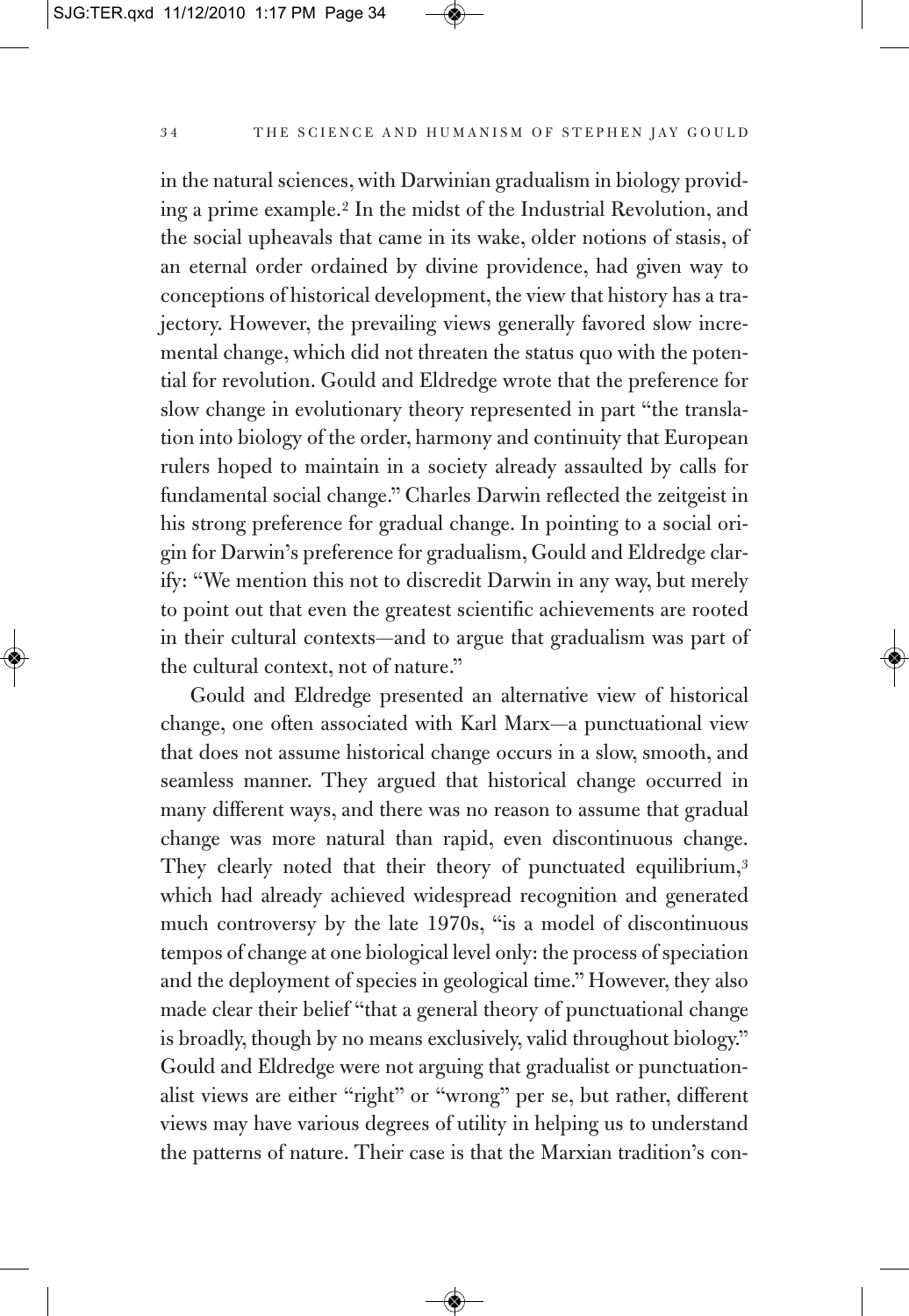ceptualization of the nature of historical change can open our eyes to possibilities that are not readily visible from other perspectives.

Gould was committed to understanding the context in which theories emerged,and was a dedicated intellectual historian. He not only studied Darwin and other key figures in the biological sciences with great care, he also was a student of the history of geology (which was not always entirely distinct from biology—note that Darwin primarily identified as a geologist).Indeed, Gould's first published paper examined the concept of uniformitarianism developed by the great geologist Charles Lyell.4

Lyell was the single most important influence on Darwin's thinking about nature, and it is from him most directly that Darwin gained his commitment to gradualism.In one of the most renowned scientific books ever written, *Principles of Geology* (published in three parts from 1830 to 1833), Lyell developed his case for a reform of the science of geology based on his methodological and substantive doctrine of uniformitarianism. This profoundly important work laid the foundations for modern geology and is rightly recognized as a towering intellectual achievement by virtually all modern geologists. However, although Lyell in his development of uniformitarianism surely did a great service to the science of geology, he also, perhaps more than anyone, impressed upon the natural sciences a preference for conceiving of change as a slow and incremental process. In his advocacy for uniformitarianism, he misrepresented other contemporary theories and mixed together under the banner of uniformity a variety of disparate claims, some of which remain widely accepted by scientists as fundamentally important and others that have quietly slipped out of favor.

Gould notes that Lyell's concept of uniformity has four distinct major components, but Lyell typically neglected to make explicit the differences among them.5 First, Lyell argued for the spatiotemporal invariance of natural laws. This is one of the basic assumptions of modern science and was to a large extent as uncontroversial among Lyell's scientific contemporaries as it is among scientists today. In this, Lyell was merely affirming the materialist approach, which by necessity looks for natural causes of phenomena, rather than invoking spo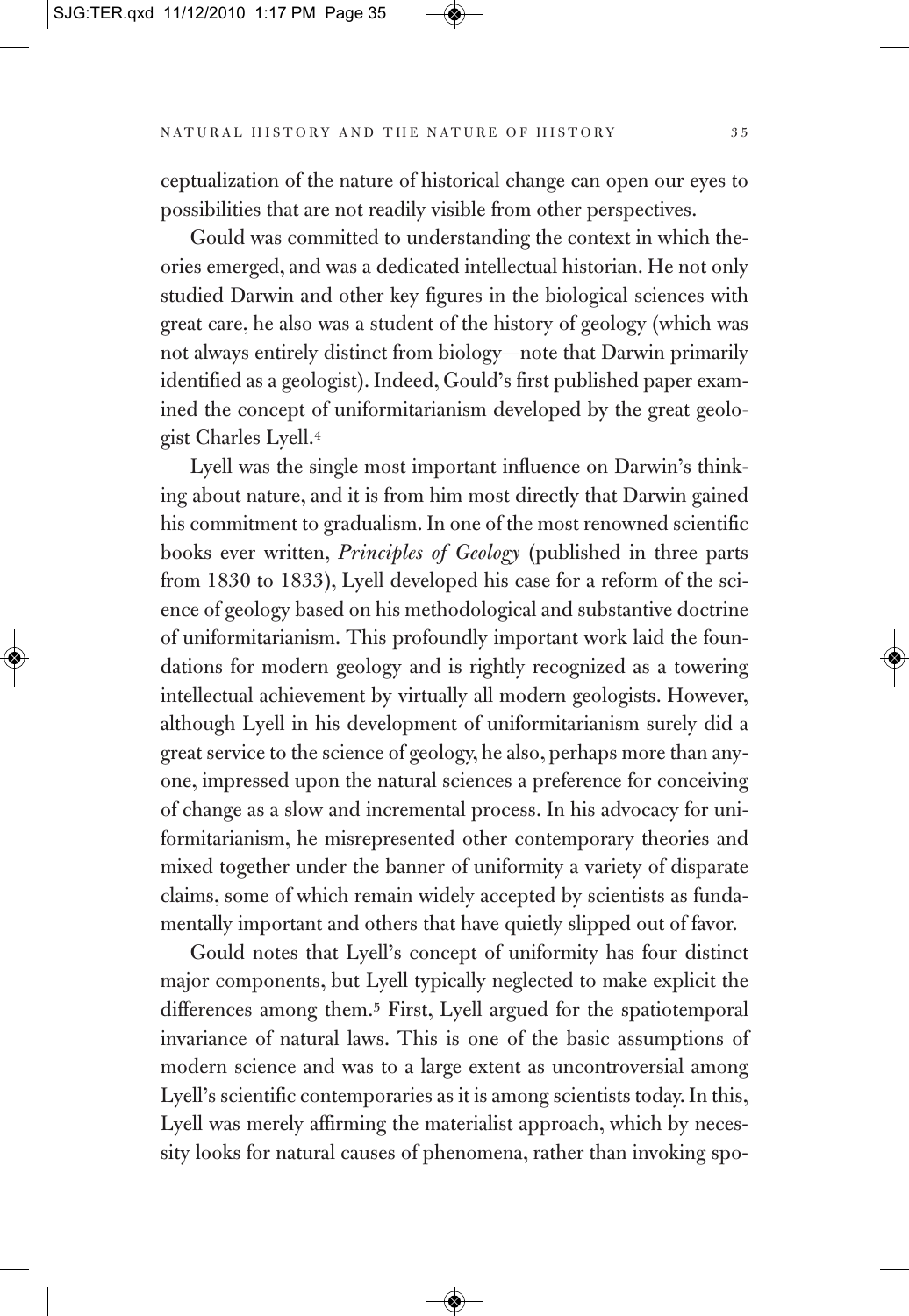radic intervention in the physical world by a capricious deity, in order to establish the independence of science from theology.

The second claim involves the uniformity of process, the assertion that only processes (such as erosion by wind or water) that can be observed to operate in the present should be used to explain events in the past. This is now, as it was then, a somewhat more controversial claim. Scientists generally agree on a preference for invoking presently observable processes to explain the past, but some scholars, particularly those in the catastrophist tradition during Lyell's time (more on this below), suggested "that some past events required the inference of causes no longer acting or acting now at markedly slower rates." Third, Lyell asserted the rate of geologic change was uniformly "slow, gradual, and steady, not cataclysmic or paroxysmal." In other words, it neither increases nor decreases dramatically in intensity, but remains roughly constant through time. This third claim is closely related to the second, and these two claims together provided the basis for Darwin's gradualism.

The fourth and final component is based on the assertion that the general configuration of the earth has remained basically the same since its formation, with only minor non-directional change for example, while some mountains erode, others are built up so that the basic overall state of the world remains largely unchanged with time's passage. In other words, the earth is effectively in a dynamic, steady state. In this claim, Lyell was apparently assuming that terrestrial geologic processes mimicked the ahistorical characteristics of Newton's universe, as understood in Lyell's time, where the planets revolve around the sun in the same fashion they have done for eternity. Ironically, although this fourth component was part of a larger view that argued for the antiquity of the earth, in its insistence on enduring stasis it denied history in certain respects.This is the component of Lyell's uniformitarianism that is most typically ignored by modern geologists because a large body of evidence indicates that the character of the earth has changed dramatically over its history, such as the composition of the oceans and atmosphere and the location of the continents.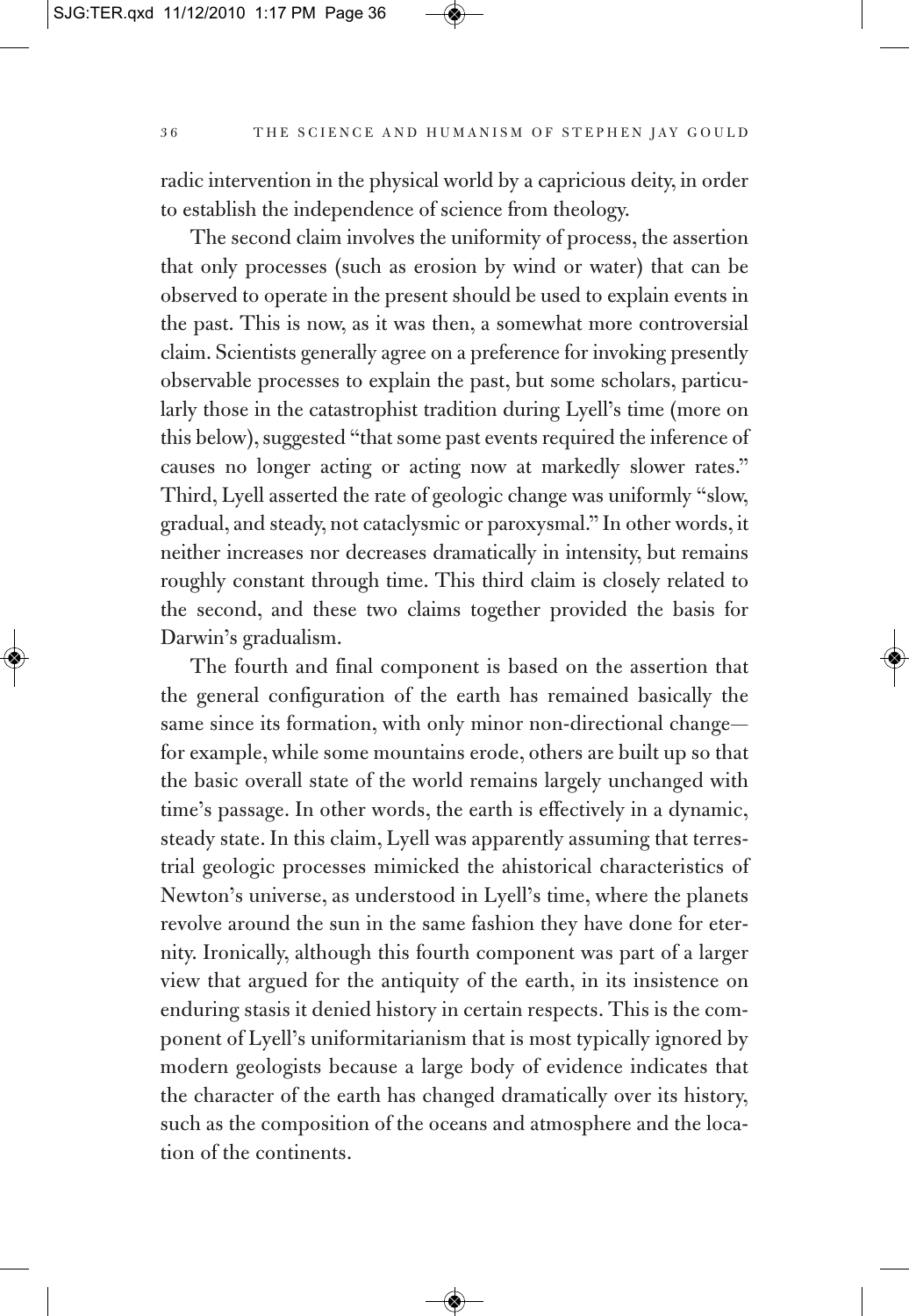Counter to Lyell, catastrophists argued that a few cataclysmic events over the course of Earth's history were responsible for the major aspects of the geologic world of the present.Lyell,a master rhetorician, presented his uniformitarianism as the *scientific* alternative to catastrophism, which he characterized as a theologically motivated defense of the biblical timescale of Earth's history and of claims for God's direct intervention in worldly affairs. This characterization was highly misleading, since at the time of Lyell's writing most informed scholars, uniformitarians and catastrophists alike, accepted that the earth was ancient and sought to explain geologic history based on material causes (such as, volcanism, earthquakes). In fact, catastrophists arguably were in some respects *more* scientific than uniformitarians in that they advocated a literal interpretation of the empirical geologic record, which provided abundant evidence for catastrophic change (such as, mass extinctions). For them, the hand of God was not necessary to explain dramatic events in natural history. Instead, material forces operating during the history of Earth were enough.

Materialist explanation, then, was central to catastrophism and uniformitarianism alike.In spite of this, Lyell tried to explain away the evidence for catastrophic events by arguing for the imperfection of the geologic record, noting that geologic forces erased many pages of Earth's history as they wrote new ones. In effect, he argued that we should distrust empirical evidence, or at least temper it with a priori theoretical conceptualizations.This, of course, is not an unreasonable approach, since there is good cause to recognize the limits of empiricism.Nonetheless, however reasonable Lyell's rejection of a strict and narrow empiricism may have been, it does seem unfair of him to characterize his catastrophist opponents as *unscientific* when they often advocated a strong commitment to empiricism, which is often seen as the hallmark of science*.*

Properly understood, then, the uniformitarian-catastrophist debate primarily occurred *within* the scientific enterprise and was centered on contrasting materialist explanations of the tempo and mode of historical change; it was *not* principally a clash between scientists (uniformitarians) and theologians (catastrophists). It is indeed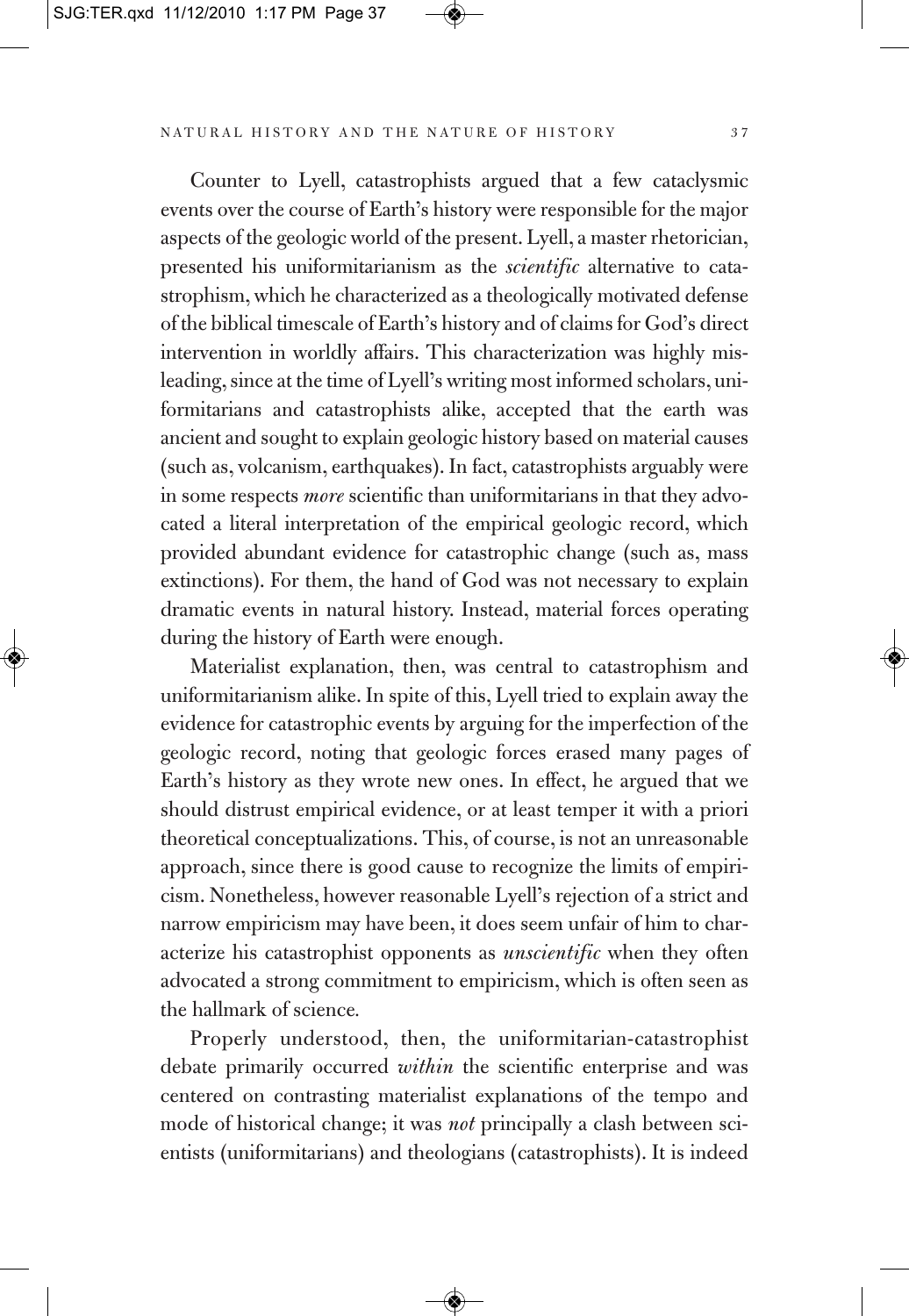true that many theologians were wedded to a catastrophist approach, but that should not be taken to mean that catastrophists were in general more theologically motivated than uniformitarians.It is important to remember that Lyell himself retained a religious faith, as did most scientists of his time. He resisted Darwin's evolutionary theory for years, particularly as applied to humans, and never fully accepted it, due to concerns about its religious implications. Thus, although Lyell supported a methodological break with theologians when it came to natural history, he did not oppose religious faith nor completely shield his scientific judgment from his religious convictions. Understanding this context makes it clear that interpreting the uniformitarian/catastrophist divide as a science/religion divide is highly misleading. Lyell used the scientific/theological divide as a rhetorical device to align his uniformitarianism with the spirit of the Enlightenment and to make his catastrophist opponents appear medieval, but he could not claim to have adopted a fully materialist view himself. Regardless, Lyell won the day, and his interpretation was the one generally accepted by subsequent generations of geologists.

Darwin asa young man revered Lyell, taking the first volume of the *Principles of Geology* with him on the *Beagle* and having the subsequent volumes when they were published sent to him while he was away.6 His intellectual commitment to gradualism was, arguably, second only to his commitment to natural selection. Darwin was an advocate of the claim generally attributed to Linnaeus: *Natura non facit saltum* (Nature does not make leaps). Like Lyell, Darwin invoked the imperfection of the fossil record to explain away apparent periods of dramatic change in geologic history, and sought to deny the reality of a handful of global mass extinctions that were followed by the "instantaneous" (in the geological sense) appearance of a suite of new species, which a literal reading of some parts of the fossil record suggested. Darwin consistently argued that extinctionsand the emergence of new species were spread out in time, as organic history was the result of the accumulation of the imperceptibly small changes occurring all around us each day, where organisms struggle for their existence against one another and the physical environment.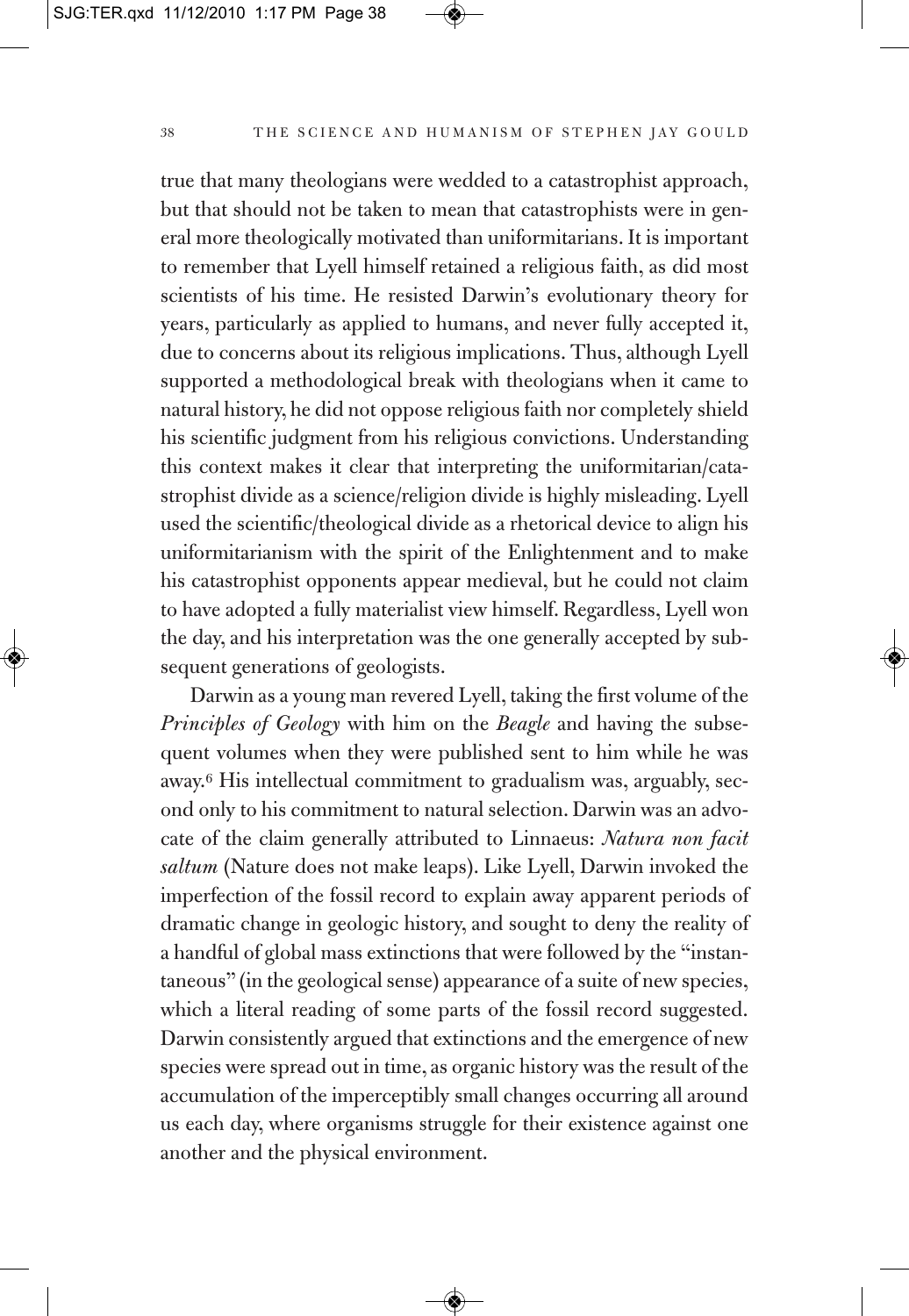Thus both geology (from Lyell) and biology (from Darwin) inherited a deep commitment to the view that historical change comes slowly and an explicit denial of the likelihood of occasional episodes of rapid and dramatic upheaval. As Gould and others have argued, there is substantial evidence that counters the two central claims for gradualism in Lyell's uniformitarian doctrine. First, it has become clear that there have been catastrophic events that differ *qualitatively* from presently observable forces shaping the earth. In the most striking example, over the past three decades it has become widely accepted that the impact of an asteroid (or other extraterrestrial object) on Earth was the cause of the End-Cretaceous extinction, which wiped out the dinosaurs and many other lineages. The key evidence for this conclusion (among several other important pieces of evidence) is a layer of iridium found all around the world at the Cretaceous-Tertiary boundary of the geologic record.7 The fact that iridium is very rare on Earth but abundant in some extraterrestrial objects strongly suggests that the source of the iridium was extraterrestrial.8 This is a key example of a catastrophic mechanism of change operating in the past that is distinct from forces in operation today. Counter to Lyell's assertion that only forces in operation today explain geologic history, and counter to Darwin's assertion that no mass extinctions occurred in Earth's history, it now appears nearly certain that at least one mass extinction was indeed abrupt, caused by forces not currently acting upon the earth, and not an illusion generated by an imperfect fossil record.

Second, there is also a substantially diverse body of evidence supporting the contention that forces in operation today have, at various times in the past, operated at different rates, occasionally leading to rapid change. Thus, as Marx asserted, it is necessary to understand the historical specificity of causes and events.9 One of the best examples of this,which Gould presents in *The Panda's Thumb*, comes from the scablands of eastern Washington State. As Gould writes, "In the area between Spokane and the Snake and Columbia rivers to the south and west, many spectacular, elongate, subparallel channel-ways [which locals refer to as coulees] are gouged through the loess and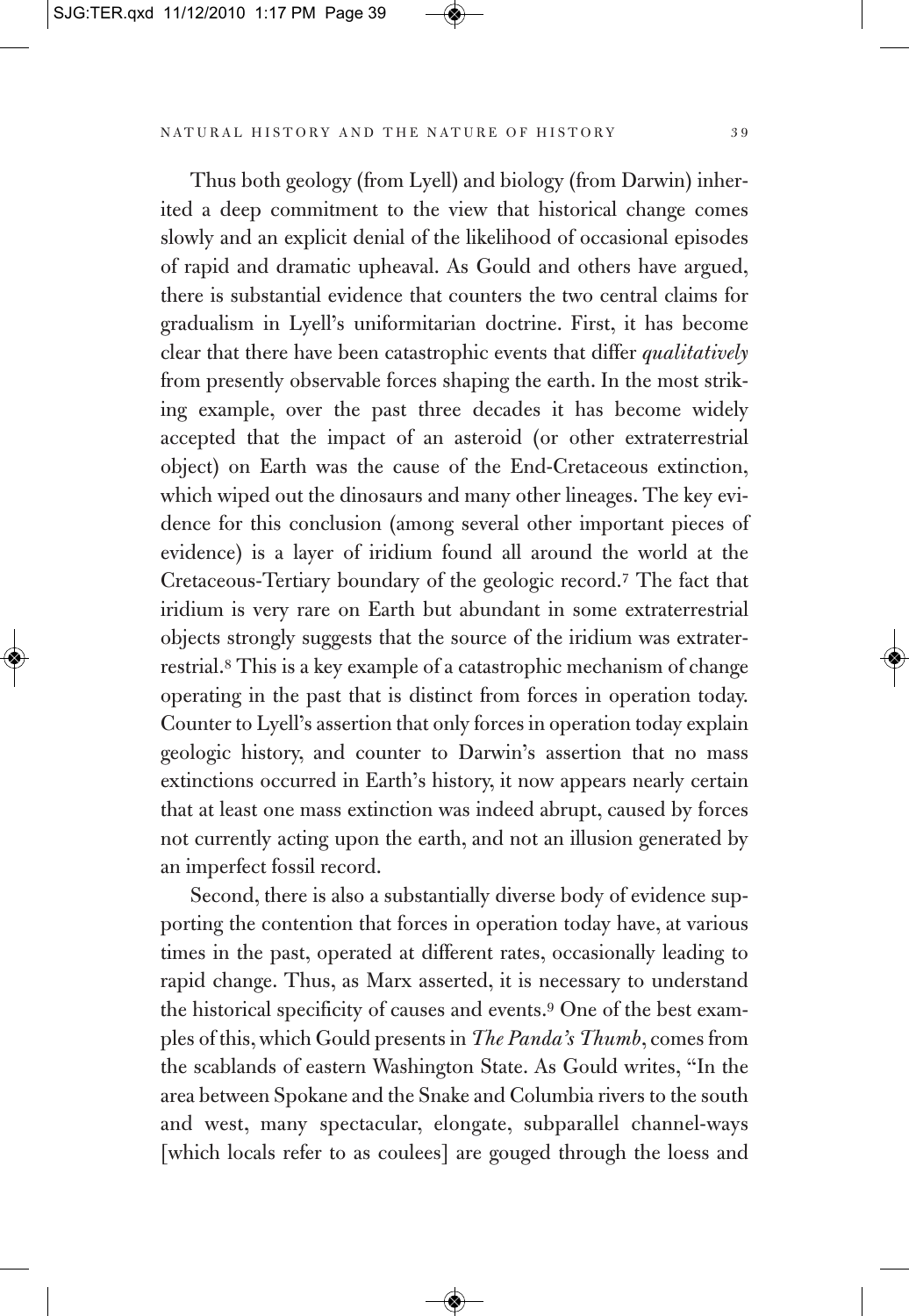deeply into the hard basalt itself." It was readily recognized by geologists that glacial meltwaters had run through the coulees, and it was generally assumed that the coulees had formed from the gradual process of erosion. Challenging this gradualist assumption, in 1923 J Harlen Bretz argued, based on several unusual features of the coulees, "that the channeled scablands had been formed all at once by a single, gigantic flood of glacial meltwater."10 Due to the prevalent gradualist bias in geology, this catastrophic hypothesis was at first widely rejected, without being given serious consideration by most geologists.Eventually,Bretz proved to be in large part correct.Evidence was subsequently discovered indicating that Lake Missoula, an extensive, ice-dammed glacial lake in Montana, had emptied abruptly when the glacier's retreat caused the dam to burst. Furthermore, aerial photographs of the scablands showing huge ripples on the floors of some coulees, up to 22 feet high and 425 feet long, largely cinched Bretz's case. Bretz was wrong in his initial insistence on a *single* catastrophic event—Lake Missoula re-formed and emptied several times—but he was correct that the scablands did not assume their current form as the result of slow and constant erosion.Countering Lyell's third uniformitarian claim, Bretz helped establish that forces observed in operation today (such as erosion) have worked at dramatically different rates during certain times in the past.

The lesson to be learned here is that catastrophist claims about change in the material world are no less scientific than those of gradualism, and are widely supported by empirical evidence. The preference for gradualism common in the natural sciences, therefore, cannot be justified on scientific grounds, as Gould argued throughout his career. Rather, to some degree at least, the preference for gradualism reflects a social bias, likely stemming in part from the ideology of the social elite, for slow, predictable change and against the notion that dramatic historical change occasionally occurs in brief, revolutionary moments.

Eldredge and Gould allied themselves with the catastrophist/ punctuationalist perspective in developing their theory of punctuated equilibrium, the claim that the history of most species is best charac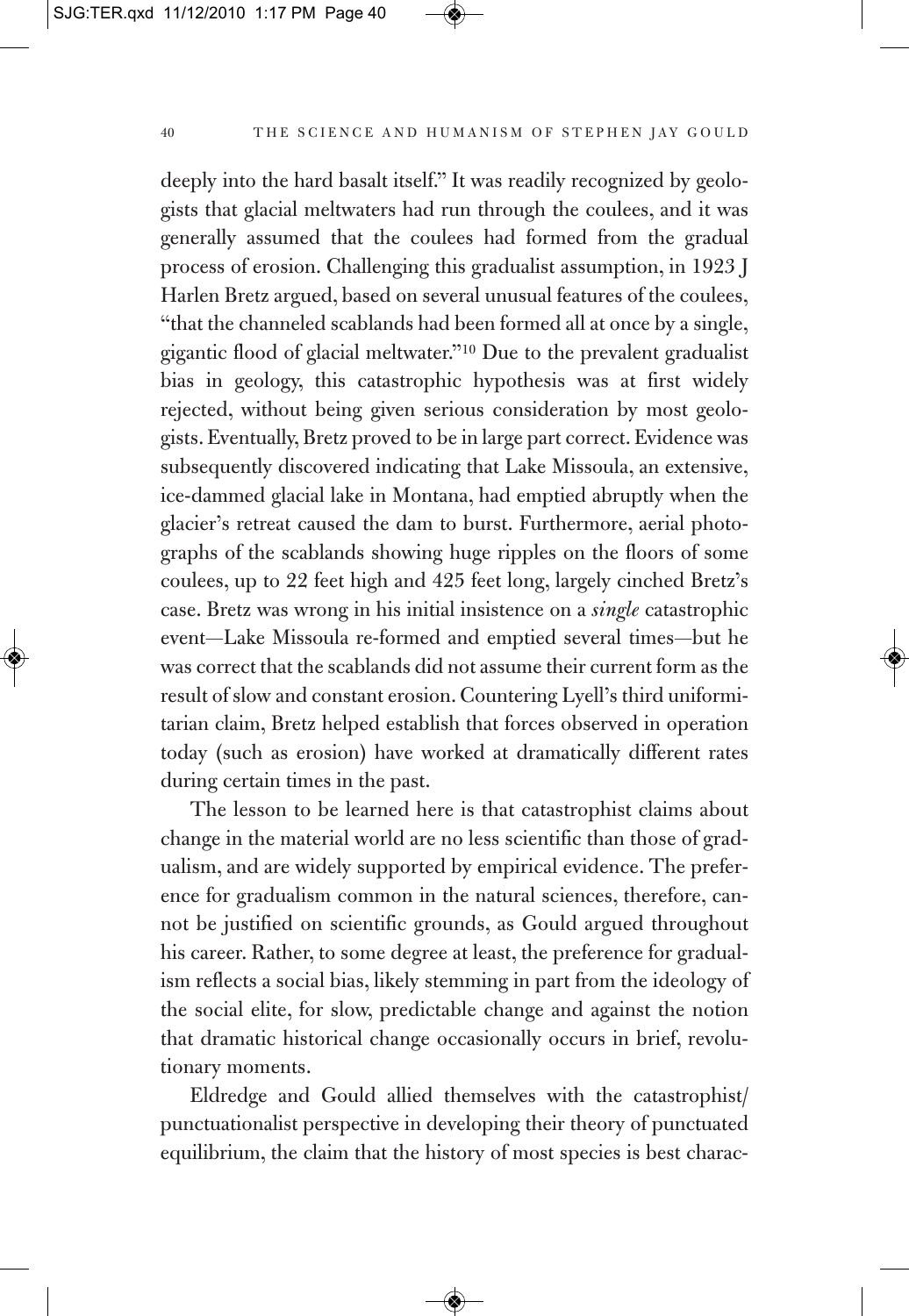terized as long periods of relative stasis, where there is only minor, non-directional change in organismal structure, punctuated by brief periods of rapid change where new species emerge from old in a geological "moment," which may be thousands or tens of thousands of years.11 In proposing this theory, Eldredge and Gould were, like catastrophists before them, arguing for a more literal interpretation of the fossil record. They were not proposing a new mechanism of change, relying on natural selection as the primary force behind evolution, but were challenging widespread gradualist assumptions about the speed with which evolution can occur. However, they did suggest that most evolutionary change occurs around the point of speciation (the moment of punctuational change). Speciation often occurs when a small population becomes isolated from a larger population for an extended period of time.The isolated and initially small population is free to diverge from the parent population as it accumulates fortuitous mutations via natural selection. In large, geographically spread out populations, selection pressure differs across the range of a species so that genetic innovations that may be favorable in one part of the range are inhibited from spreading by different selection pressure in other parts of the range. Therefore, large populations tend to remain stable or change slowly. However, in a small population, a favored mutation can spread rapidly, becoming ubiquitous in subsequent generations. The initial isolation of a population may occur due to a variety of forces: rivers changing course, island formation, and so forth. The emergence of new species, then, is in part a consequence of historical events and changing environmental conditions and can happen rapidly (in the geologic sense).

In his magnum opus, *The Structure of Evolutionary Theory*, Gould provides an extended discussion of what punctuated equilibrium and punctuational views in general suggest about the nature of history.<sup>12</sup> If evolution unfolds in the manner suggested by the theory of punctuated equilibrium—and Gould presents an array of evidence that suggests punctuated equilibrium better characterizes evolutionary history than does gradualism—change over the geologic long haul cannot be properly understood as simply the steady accumulation of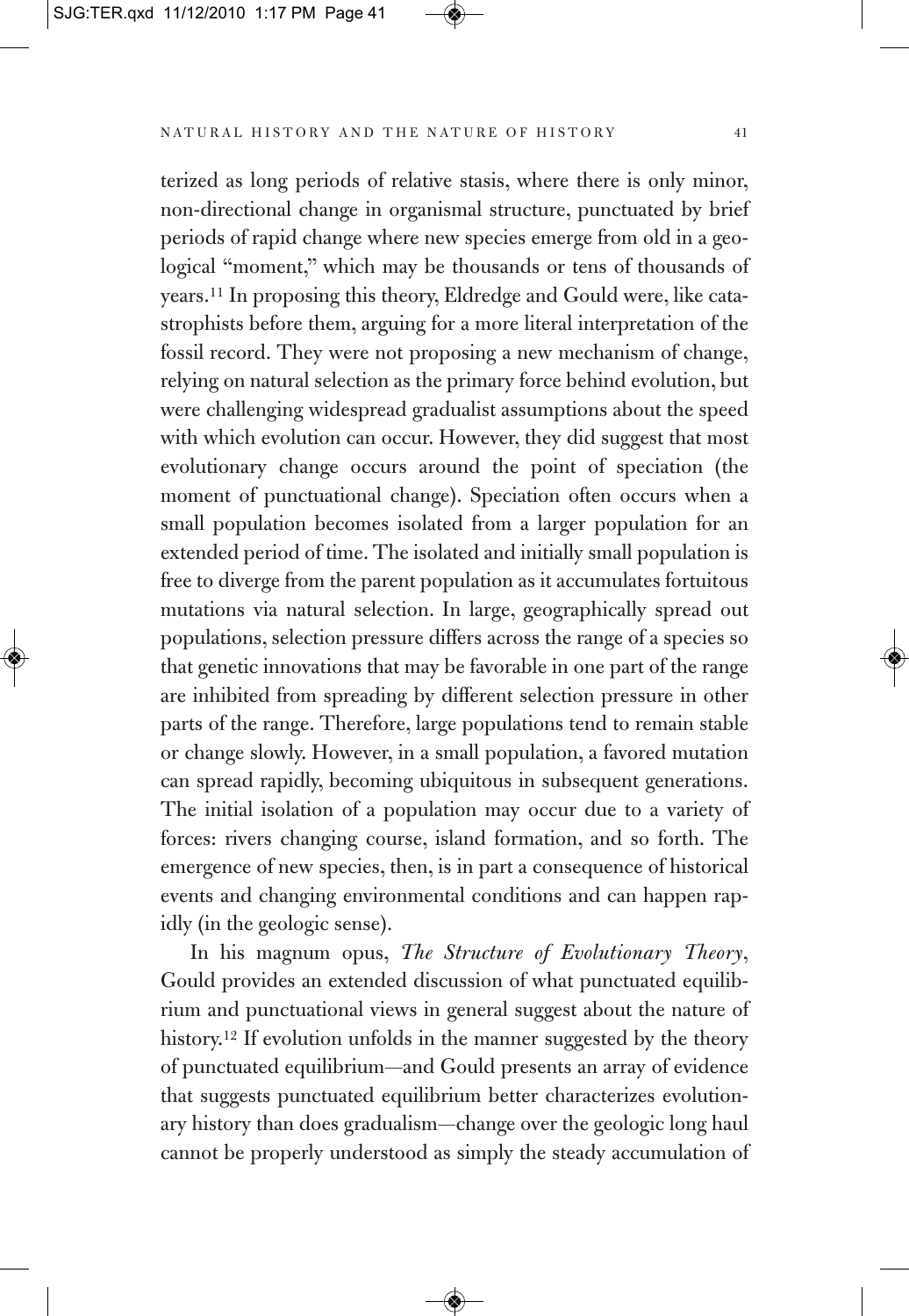small changes happening during the typical period. This insight suggests that we cannot readily predict future conditions via the smooth extrapolation of current trends.In particular, if the world is shaped by occasional contingent events that have dramatic consequences—such as asteroid impacts, massive floods from glacial lakes—then history cannot be understood as a march of progress along a mandated path. Many paths exist, and the one that is actually trod upon is not inevitable, but rather determined by the often unpredictable events that actually occur and the historical-structural constraints that exist in tension. Every historical moment contains possibilities, and the future is not predetermined. (The recognition of the importance of contingency is a central aspect of Gould's thinking that we take up in greater depth in chapter 3.)

Throughout his career, Gould worked to show that the widespread assumption in the natural sciences that natural history unfolds in a predictable, progressive, and gradual manner is not necessarily a reflection of the factual processes of the natural world. Rather, it is in part the product of social history, and to some degree reflects the ruling elite's preference for the view that the present state of the world is the inevitable outcome of natural forces and that change is unlikely to come abruptly. Social biases often distort our view of the world, and scientists, even those as great as Darwin and Lyell, are not free from their sway. Gould, drawing on the Marxian tradition, helps us to open our eyes to the possibility that the world as it is did not have to be so and that the future remains open.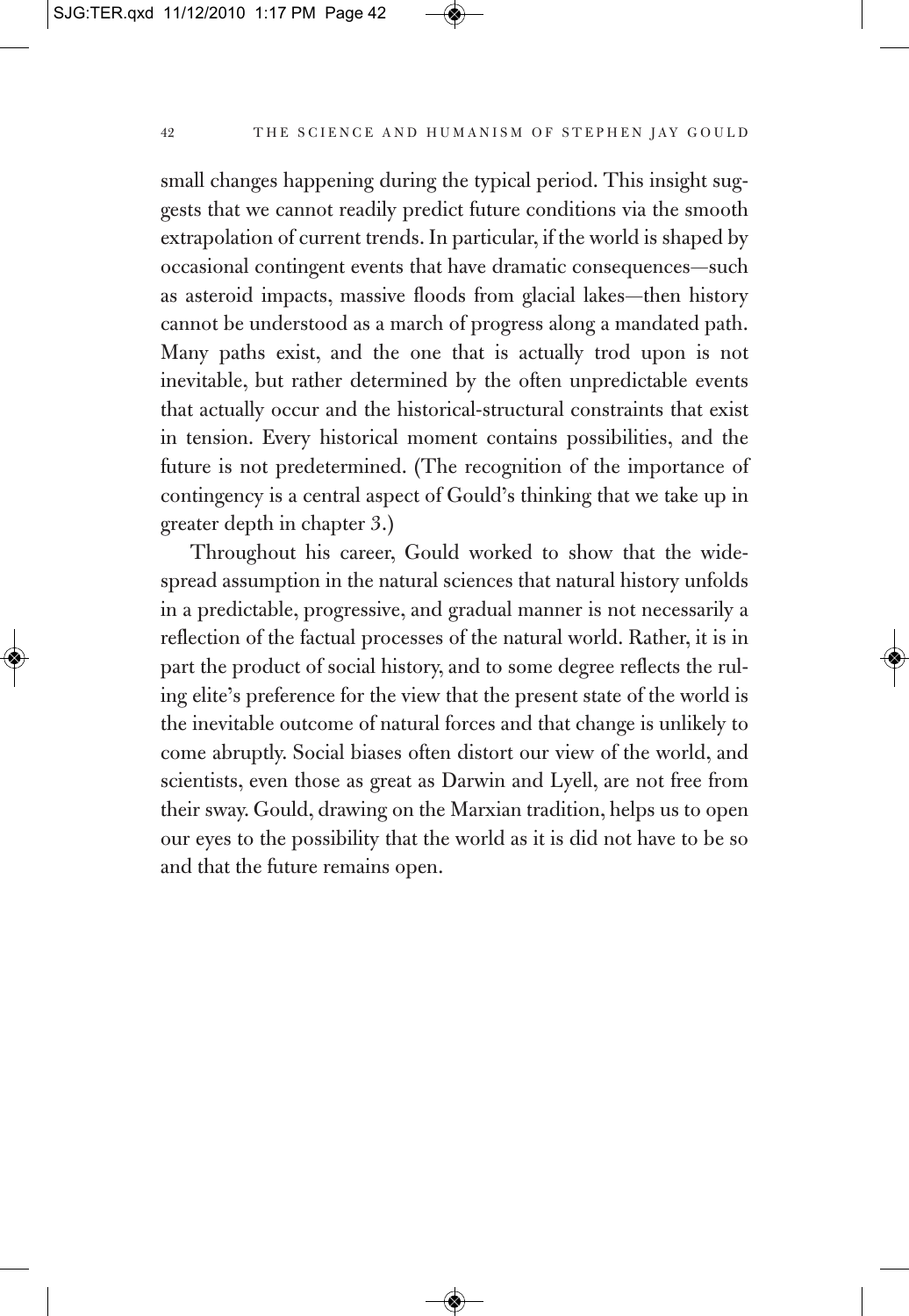## CHAPTER 1: NATURAL HISTORY AND THE NATURE OF HISTORY

- 1. See George Gaylord Simpson, *Tempo and Mode in Evolution* (New York: Columbia University Press, 1944).
- 2. Stephen Jay Gould and Niles Eldredge, "Punctuated Equilibria: The Tempo and Mode of Evolution Reconsidered," *Paleobiology* 3/2 (1977): 115–51. Quotes in this and the subsequent paragraph are from p. 145.
- 3. Originally, the theory was named "punctuated equilibria," but subsequently became commonly referred to as "punctuated equilibrium," including by Gould.Thus we refer to the theory as punctuated equilibrium throughout this book.
- 4. Stephen Jay Gould, "Is Uniformitarianism Necessary?" *American Journal of Science* 263 (1965): 223–28.
- 5. Stephen Jay Gould, *Ever Since Darwin* (New York: W. W. Norton, 1977), 147–52. Subsequent quotes from p. 151. Charles Lyell, *Principles of Geology* (Chicago: University of Chicago Press, 1990). In addition to sources directly referenced in the text, our discussion of uniformitarianism draws upon Gould's essay "Lyell's Pillars of Wisdom" in his book *The Lying Stones of Marrakech* (New York: Harmony Books, 2000). For contemporary adherents to gradualism and the view that history unfolds in a slow and orderly manner, see Daniel Dennett, *Darwin's Dangerous Idea* (New York: Simon & Schuster, 1995); Richard Dawkins, *The Ancestor's Tale* (Boston: Houghton Mifflin, 2004); and Simon Conway Morris, *The Crucible of Creation* (New York: Oxford University Press, 1998) and *Life's Solution* (New York: Cambridge University Press, 2003). For an analysis of the causes of mass extinctions, including a presentation of the evidence indicating that the Cretaceous extinction was caused by the collision of a comet with Earth, see David M. Raup, *Extinction* (New York: W. W. Norton, 1991).
- 6. Janet Browne, *Charles Darwin: Voyaging* (Princeton: Princeton University Press, 1995); Adrian Desmond and James Moore, *Darwin* (New York: W. W. Norton, 1991).
- 7. The Cretaceous-Tertiary boundary is now often referred to as the Cretaceous-Paleogene boundary due to the division of the Tertiary Period into the Paleogene and the Neogene by the Internal Commission on Stratigraphy.
- 8. Gould, *Ever Since Darwin*; Gould, *The Lying Stones*; Raup, *Extinction*.
- 9. Karl Marx, *Grundrisse: Foundations of the Critique of Political Economy* (New York: Penguin Books, 1993); and *Economic and Philosophic Manuscripts of 1844* (New York: International Publishers, 1964).
- 10. Stephen Jay Gould,*The Panda's Thumb* (New York: W. W.Norton, 2000), 196–97.